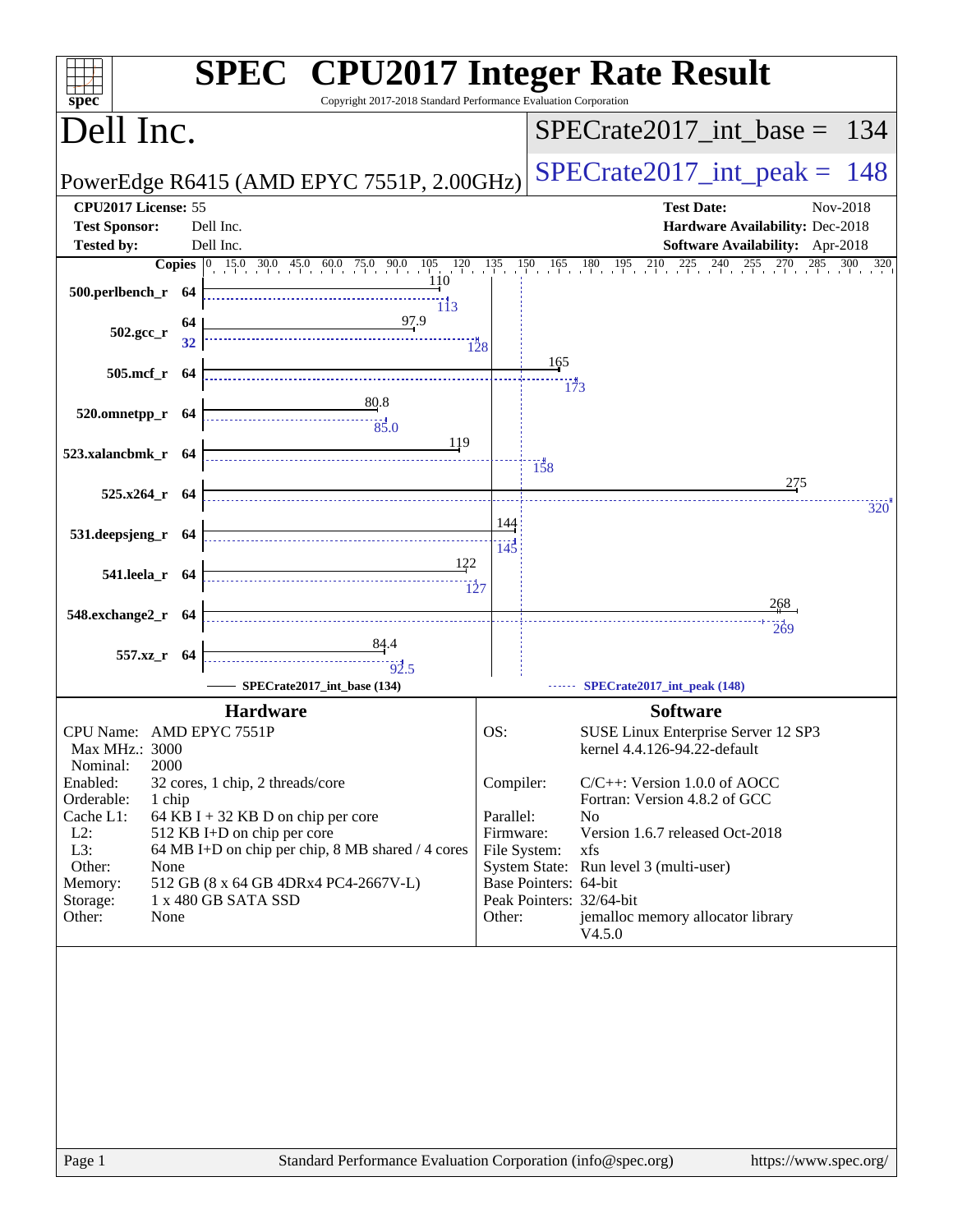### **[SPEC CPU2017 Integer Rate Result](http://www.spec.org/auto/cpu2017/Docs/result-fields.html#SPECCPU2017IntegerRateResult)** Copyright 2017-2018 Standard Performance Evaluation Corporation

# Dell Inc.

**[spec](http://www.spec.org/)**

### [SPECrate2017\\_int\\_base =](http://www.spec.org/auto/cpu2017/Docs/result-fields.html#SPECrate2017intbase) 134

## PowerEdge R6415 (AMD EPYC 7551P, 2.00GHz) SPECrate  $2017$  int peak = 148

**[Tested by:](http://www.spec.org/auto/cpu2017/Docs/result-fields.html#Testedby)** Dell Inc. **[Software Availability:](http://www.spec.org/auto/cpu2017/Docs/result-fields.html#SoftwareAvailability)** Apr-2018

**[CPU2017 License:](http://www.spec.org/auto/cpu2017/Docs/result-fields.html#CPU2017License)** 55 **[Test Date:](http://www.spec.org/auto/cpu2017/Docs/result-fields.html#TestDate)** Nov-2018 **[Test Sponsor:](http://www.spec.org/auto/cpu2017/Docs/result-fields.html#TestSponsor)** Dell Inc. **[Hardware Availability:](http://www.spec.org/auto/cpu2017/Docs/result-fields.html#HardwareAvailability)** Dec-2018

### **[Results Table](http://www.spec.org/auto/cpu2017/Docs/result-fields.html#ResultsTable)**

|                           | <b>Base</b>   |                |       |                |            | <b>Peak</b>    |       |               |                |              |                |              |                |              |
|---------------------------|---------------|----------------|-------|----------------|------------|----------------|-------|---------------|----------------|--------------|----------------|--------------|----------------|--------------|
| <b>Benchmark</b>          | <b>Copies</b> | <b>Seconds</b> | Ratio | <b>Seconds</b> | Ratio      | <b>Seconds</b> | Ratio | <b>Copies</b> | <b>Seconds</b> | <b>Ratio</b> | <b>Seconds</b> | <b>Ratio</b> | <b>Seconds</b> | <b>Ratio</b> |
| $500.$ perlbench_r        | 64            | 927            | 110   | 929            | <b>110</b> | 930            | 110   | 64            | 896            | 114          | 900            | 113          | 899            | <u>113</u>   |
| $502.\text{gcc}_{r}$      | 64            | 926            | 97.9  | 928            | 97.7       | 924            | 98.0  | 32            | 355            | 128          | 357            | 127          | 355            | 128          |
| $505$ .mcf r              | 64            | 629            | 165   | 625            | 165        | 627            | 165   | 64            | 599            | 173          | 599            | 173          | 597            | 73           |
| 520.omnetpp_r             | 64            | 1038           | 80.9  | 1040           | 80.7       | 1040           | 80.8  | 64            | 992            | 84.6         | 988            | 85.0         | 987            | 85.1         |
| 523.xalancbmk r           | 64            | 570            | 118   | 568            | 119        | 568            | 119   | 64            | 426            | 159          | 428            | 158          | 428            | 158          |
| 525.x264 r                | 64            | 407            | 275   | 407            | 275        | 407            | 276   | 64            | <b>351</b>     | 320          | 352            | 319          | 351            | 320          |
| 531.deepsjeng_r           | 64            | 508            | 144   | 508            | 144        | 507            | 145   | 64            | 507            | 145          | 507            | 145          | 507            | 145          |
| 541.leela r               | 64            | 869            | 122   | 869            | 122        | 869            | 122   | 64            | 837            | 127          | 837            | 127          | 837            | 127          |
| 548.exchange2_r           | 64            | 626            | 268   | 630            | 266        | 608            | 276   | 64            | 622            | 269          | 622            | 269          | 646            | 260          |
| 557.xz r                  | 64            | 819            | 84.4  | 819            | 84.4       | 823            | 83.9  | 64            | 746            | 92.6         | 748            | 92.4         | 747            | 92.5         |
| $SPECrate2017$ int base = |               |                | 134   |                |            |                |       |               |                |              |                |              |                |              |

**[SPECrate2017\\_int\\_peak =](http://www.spec.org/auto/cpu2017/Docs/result-fields.html#SPECrate2017intpeak) 148**

Results appear in the [order in which they were run.](http://www.spec.org/auto/cpu2017/Docs/result-fields.html#RunOrder) Bold underlined text [indicates a median measurement.](http://www.spec.org/auto/cpu2017/Docs/result-fields.html#Median)

#### **[Compiler Notes](http://www.spec.org/auto/cpu2017/Docs/result-fields.html#CompilerNotes)**

The AMD64 AOCC Compiler Suite is available at <http://developer.amd.com/amd-aocc/>

The AOCC Gold Linker plugin was installed and used for the link stage.

The AOCC Fortran Plugin version 1.0 was used to leverage AOCC optimizers with gfortran. It is available here: <http://developer.amd.com/amd-aocc/>

### **[Submit Notes](http://www.spec.org/auto/cpu2017/Docs/result-fields.html#SubmitNotes)**

The config file option 'submit' was used. 'numactl' was used to bind copies to the cores. See the configuration file for details.

### **[Operating System Notes](http://www.spec.org/auto/cpu2017/Docs/result-fields.html#OperatingSystemNotes)**

'ulimit -s unlimited' was used to set environment stack size 'ulimit -l 2097152' was used to set environment locked pages in memory limit

runspec command invoked through numactl i.e.: numactl --interleave=all runspec <etc>

Set dirty\_ratio=8 to limit dirty cache to 8% of memory Set swappiness=1 to swap only if necessary Set zone\_reclaim\_mode=1 to free local node memory and avoid remote memory sync then drop\_caches=3 to reset caches before invoking runcpu

**(Continued on next page)**

| Page 2 | Standard Performance Evaluation Corporation (info@spec.org) |  | https://www.spec.org/ |
|--------|-------------------------------------------------------------|--|-----------------------|
|--------|-------------------------------------------------------------|--|-----------------------|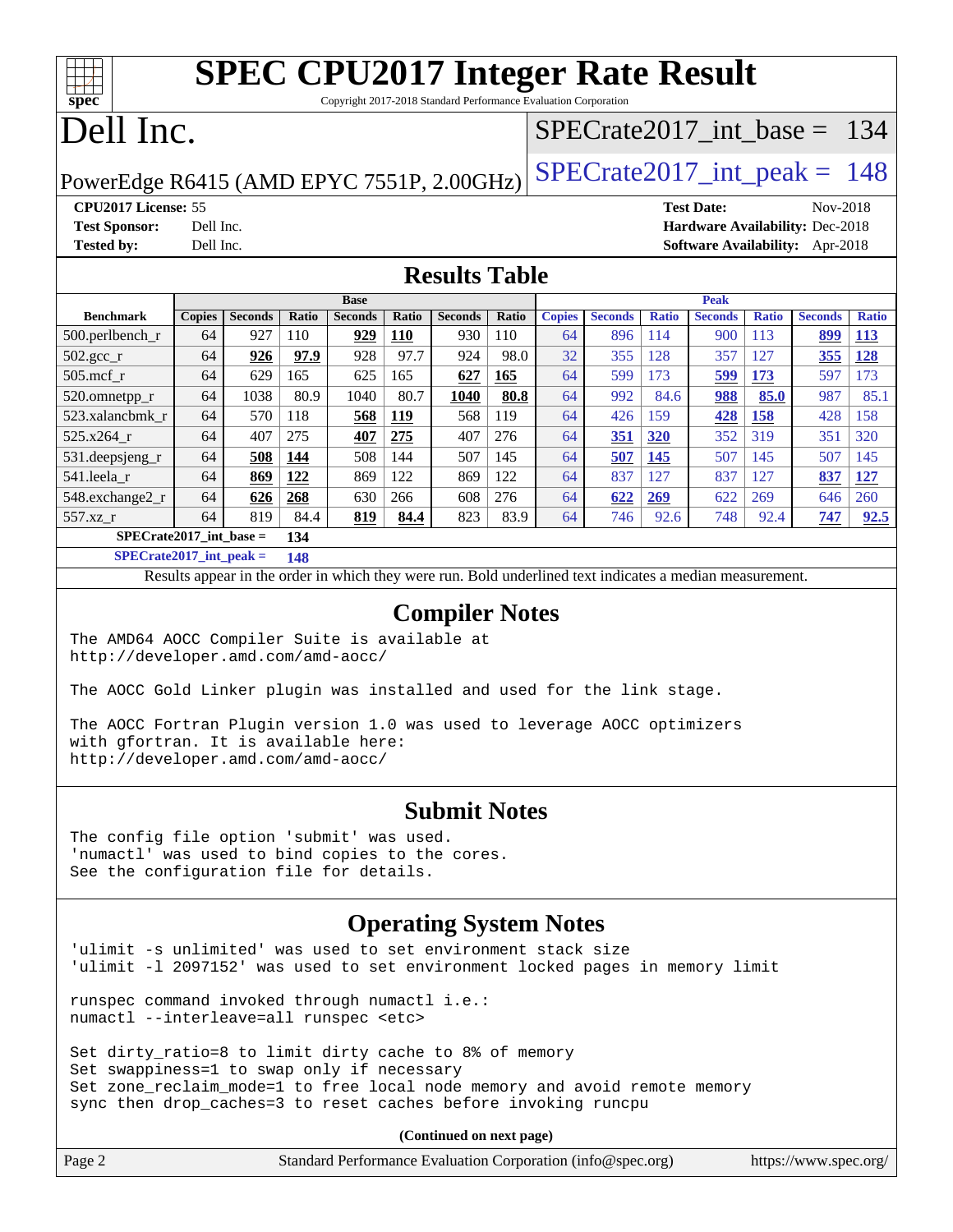# **[spec](http://www.spec.org/)**

# **[SPEC CPU2017 Integer Rate Result](http://www.spec.org/auto/cpu2017/Docs/result-fields.html#SPECCPU2017IntegerRateResult)**

Copyright 2017-2018 Standard Performance Evaluation Corporation

# Dell Inc.

[SPECrate2017\\_int\\_base =](http://www.spec.org/auto/cpu2017/Docs/result-fields.html#SPECrate2017intbase) 134

PowerEdge R6415 (AMD EPYC 7551P, 2.00GHz) SPECrate  $2017$  int peak = 148

**[Tested by:](http://www.spec.org/auto/cpu2017/Docs/result-fields.html#Testedby)** Dell Inc. **[Software Availability:](http://www.spec.org/auto/cpu2017/Docs/result-fields.html#SoftwareAvailability)** Apr-2018

**[CPU2017 License:](http://www.spec.org/auto/cpu2017/Docs/result-fields.html#CPU2017License)** 55 **[Test Date:](http://www.spec.org/auto/cpu2017/Docs/result-fields.html#TestDate)** Nov-2018 **[Test Sponsor:](http://www.spec.org/auto/cpu2017/Docs/result-fields.html#TestSponsor)** Dell Inc. **[Hardware Availability:](http://www.spec.org/auto/cpu2017/Docs/result-fields.html#HardwareAvailability)** Dec-2018

### **[Operating System Notes \(Continued\)](http://www.spec.org/auto/cpu2017/Docs/result-fields.html#OperatingSystemNotes)**

dirty\_ratio, swappiness, zone\_reclaim\_mode and drop\_caches were all set using privileged echo (e.g. echo 1 > /proc/sys/vm/swappiness).

Transparent huge pages were enabled for this run (OS default)

### **[General Notes](http://www.spec.org/auto/cpu2017/Docs/result-fields.html#GeneralNotes)**

Environment variables set by runcpu before the start of the run: LD\_LIBRARY\_PATH = "/home/cpu2017-1.0.5/amd1704-rate-libs-revD/64;/home/cpu2017-1.0.5/amd1704-rate-libs-revD/32:" MALLOC\_CONF = "lg\_chunk:26"

Binaries were compiled on a system with 2x AMD EPYC 7601 CPU + 512GB Memory using RHEL 7.4 NA: The test sponsor attests, as of date of publication, that CVE-2017-5754 (Meltdown) is mitigated in the system as tested and documented. Yes: The test sponsor attests, as of date of publication, that CVE-2017-5753 (Spectre variant 1) is mitigated in the system as tested and documented. Yes: The test sponsor attests, as of date of publication, that CVE-2017-5715 (Spectre variant 2) is mitigated in the system as tested and documented.

jemalloc: configured and built with GCC v4.8.5 in RHEL v7.2 under default conditions. jemalloc: sources available from jemalloc.net or <https://github.com/jemalloc/jemalloc/releases> jemalloc uses environment variable MALLOC\_CONF with values narenas and lg\_chunk: narenas: sets the maximum number of arenas to use for automatic multiplexing of threads and arenas. lg\_chunk: set the virtual memory chunk size (log base 2). For example, lg\_chunk:21 sets the default chunk size to 2^21 = 2MiB.

### **[Platform Notes](http://www.spec.org/auto/cpu2017/Docs/result-fields.html#PlatformNotes)**

 BIOS settings: Memory Interleaving set to Channel Interleaving Virtualization Technology disabled System Profile set to Custom CPU Power Management set to Maximum Performance Memory Frequency set to Maximum Performance Turbo Boost enabled C States set to Autonomous Memory Patrol Scrub disabled Memory Refresh Rate set to 1x

**(Continued on next page)**

Page 3 Standard Performance Evaluation Corporation [\(info@spec.org\)](mailto:info@spec.org) <https://www.spec.org/>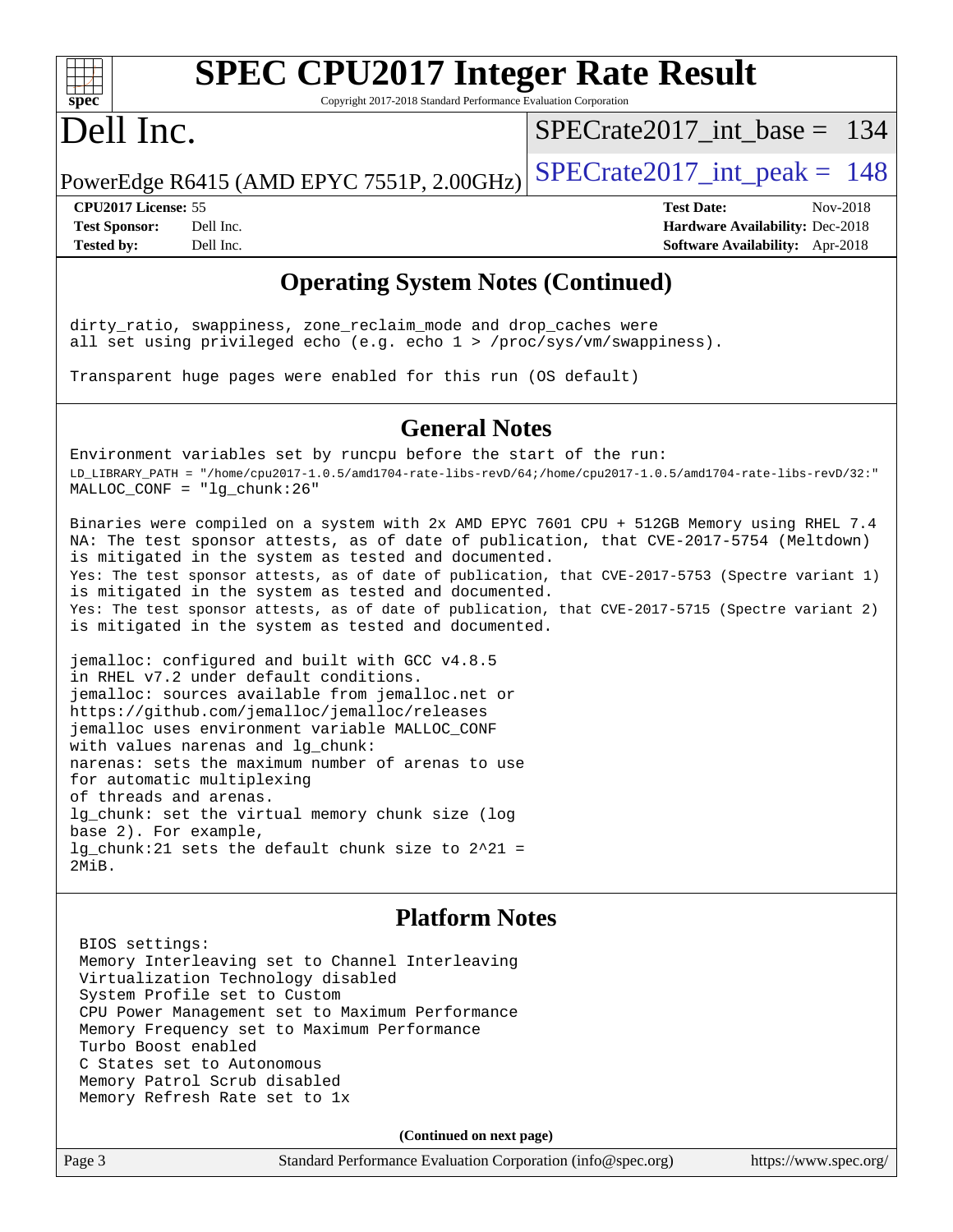#### **[SPEC CPU2017 Integer Rate Result](http://www.spec.org/auto/cpu2017/Docs/result-fields.html#SPECCPU2017IntegerRateResult)**  $+\ +$ **[spec](http://www.spec.org/)** Copyright 2017-2018 Standard Performance Evaluation Corporation Dell Inc. [SPECrate2017\\_int\\_base =](http://www.spec.org/auto/cpu2017/Docs/result-fields.html#SPECrate2017intbase) 134 PowerEdge R6415 (AMD EPYC 7551P, 2.00GHz)  $\text{SPECrate}$  2017\_int\_peak = 148 **[CPU2017 License:](http://www.spec.org/auto/cpu2017/Docs/result-fields.html#CPU2017License)** 55 **[Test Date:](http://www.spec.org/auto/cpu2017/Docs/result-fields.html#TestDate)** Nov-2018 **[Test Sponsor:](http://www.spec.org/auto/cpu2017/Docs/result-fields.html#TestSponsor)** Dell Inc. **[Hardware Availability:](http://www.spec.org/auto/cpu2017/Docs/result-fields.html#HardwareAvailability)** Dec-2018 **[Tested by:](http://www.spec.org/auto/cpu2017/Docs/result-fields.html#Testedby)** Dell Inc. **[Software Availability:](http://www.spec.org/auto/cpu2017/Docs/result-fields.html#SoftwareAvailability)** Apr-2018 **[Platform Notes \(Continued\)](http://www.spec.org/auto/cpu2017/Docs/result-fields.html#PlatformNotes)** PCI ASPM L1 Link Power Management disabled Determinism Slider set to Power Determinism Sysinfo program /home/cpu2017-1.0.5/bin/sysinfo Rev: r5974 of 2018-05-19 9bcde8f2999c33d61f64985e45859ea9 running on linux-j270 Wed Nov 28 09:46:51 2018 SUT (System Under Test) info as seen by some common utilities. For more information on this section, see <https://www.spec.org/cpu2017/Docs/config.html#sysinfo> From /proc/cpuinfo model name : AMD EPYC 7551P 32-Core Processor 1 "physical id"s (chips) 64 "processors" cores, siblings (Caution: counting these is hw and system dependent. The following excerpts from /proc/cpuinfo might not be reliable. Use with caution.) cpu cores : 32 siblings : 64 physical 0: cores 0 1 8 9 10 11 12 13 14 15 16 17 18 19 20 21 22 23 24 25 26 27 28 29 30 31 From lscpu: Architecture: x86\_64 CPU op-mode(s): 32-bit, 64-bit Byte Order: Little Endian  $CPU(s):$  64 On-line CPU(s) list: 0-63 Thread(s) per core: 2 Core(s) per socket: 32 Socket(s): 1 NUMA node(s): 4 Vendor ID: AuthenticAMD CPU family: 23 Model: 1 Model name: AMD EPYC 7551P 32-Core Processor Stepping: 2 CPU MHz: 1996.199 BogoMIPS: 3992.39 Virtualization: AMD-V L1d cache: 32K L1i cache: 64K L2 cache: 512K L3 cache: 8192K NUMA node0 CPU(s): 0,4,8,12,16,20,24,28,32,36,40,44,48,52,56,60 NUMA node1 CPU(s): 1,5,9,13,17,21,25,29,33,37,41,45,49,53,57,61 NUMA node2 CPU(s): 2,6,10,14,18,22,26,30,34,38,42,46,50,54,58,62 NUMA node3 CPU(s): 3,7,11,15,19,23,27,31,35,39,43,47,51,55,59,63 **(Continued on next page)**Page 4 Standard Performance Evaluation Corporation [\(info@spec.org\)](mailto:info@spec.org) <https://www.spec.org/>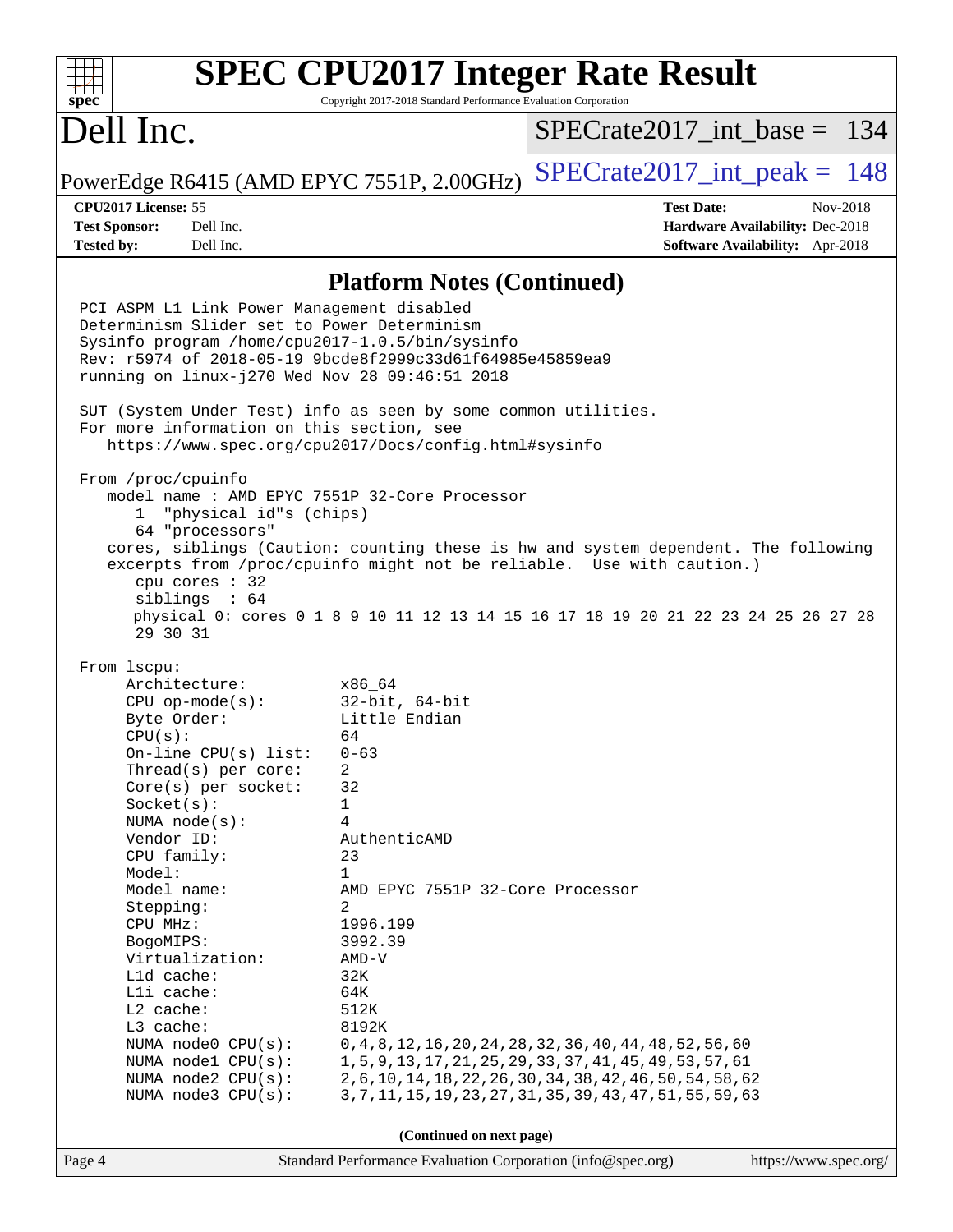| <b>SPEC CPU2017 Integer Rate Result</b>                                                                                                                                                                                                                                                                                                                                                                                                                                                                                                                                                                                                                                                                                                                                                                                                                                                                                                                                                                                                                            |                                                                    |
|--------------------------------------------------------------------------------------------------------------------------------------------------------------------------------------------------------------------------------------------------------------------------------------------------------------------------------------------------------------------------------------------------------------------------------------------------------------------------------------------------------------------------------------------------------------------------------------------------------------------------------------------------------------------------------------------------------------------------------------------------------------------------------------------------------------------------------------------------------------------------------------------------------------------------------------------------------------------------------------------------------------------------------------------------------------------|--------------------------------------------------------------------|
| spec <sup>®</sup><br>Copyright 2017-2018 Standard Performance Evaluation Corporation                                                                                                                                                                                                                                                                                                                                                                                                                                                                                                                                                                                                                                                                                                                                                                                                                                                                                                                                                                               |                                                                    |
| Dell Inc.                                                                                                                                                                                                                                                                                                                                                                                                                                                                                                                                                                                                                                                                                                                                                                                                                                                                                                                                                                                                                                                          | $SPECrate2017$ int base = 134                                      |
| PowerEdge R6415 (AMD EPYC 7551P, 2.00GHz)                                                                                                                                                                                                                                                                                                                                                                                                                                                                                                                                                                                                                                                                                                                                                                                                                                                                                                                                                                                                                          | $SPECrate2017\_int\_peak = 148$                                    |
| CPU2017 License: 55                                                                                                                                                                                                                                                                                                                                                                                                                                                                                                                                                                                                                                                                                                                                                                                                                                                                                                                                                                                                                                                | <b>Test Date:</b><br>Nov-2018                                      |
| <b>Test Sponsor:</b><br>Dell Inc.<br><b>Tested by:</b><br>Dell Inc.                                                                                                                                                                                                                                                                                                                                                                                                                                                                                                                                                                                                                                                                                                                                                                                                                                                                                                                                                                                                | Hardware Availability: Dec-2018<br>Software Availability: Apr-2018 |
|                                                                                                                                                                                                                                                                                                                                                                                                                                                                                                                                                                                                                                                                                                                                                                                                                                                                                                                                                                                                                                                                    |                                                                    |
| <b>Platform Notes (Continued)</b>                                                                                                                                                                                                                                                                                                                                                                                                                                                                                                                                                                                                                                                                                                                                                                                                                                                                                                                                                                                                                                  |                                                                    |
| Flags:<br>pat pse36 clflush mmx fxsr sse sse2 ht syscall nx mmxext fxsr_opt pdpe1gb rdtscp lm<br>constant_tsc rep_good nopl nonstop_tsc extd_apicid amd_dcm aperfmperf eagerfpu pni<br>pclmulqdq monitor ssse3 fma cx16 sse4_1 sse4_2 movbe popcnt aes xsave avx f16c<br>rdrand lahf_lm cmp_legacy svm extapic cr8_legacy abm sse4a misalignsse 3dnowprefetch<br>osvw skinit wdt tce topoext perfctr_core perfctr_nb bpext perfctr_12 mwaitx arat cpb<br>hw_pstate retpoline retpoline_amd npt lbrv svm_lock nrip_save tsc_scale vmcb_clean<br>flushbyasid decodeassists pausefilter pfthreshold vmmcall avic fsgsbase bmil avx2<br>smep bmi2 rdseed adx smap clflushopt sha_ni xsaveopt xsavec xgetbvl clzero irperf<br>ibpb overflow_recov succor smca<br>/proc/cpuinfo cache data<br>cache size : 512 KB                                                                                                                                                                                                                                                        | fpu vme de pse tsc msr pae mce cx8 apic sep mtrr pge mca cmov      |
| From numactl --hardware WARNING: a numactl 'node' might or might not correspond to a<br>physical chip.<br>$available: 4 nodes (0-3)$<br>node 0 cpus: 0 4 8 12 16 20 24 28 32 36 40 44 48 52 56 60<br>node 0 size: 128621 MB<br>node 0 free: 128454 MB<br>node 1 cpus: 1 5 9 13 17 21 25 29 33 37 41 45 49 53 57 61<br>node 1 size: 129018 MB<br>node 1 free: 128852 MB<br>node 2 cpus: 2 6 10 14 18 22 26 30 34 38 42 46 50 54 58 62<br>node 2 size: 129018 MB<br>node 2 free: 128836 MB<br>node 3 cpus: 3 7 11 15 19 23 27 31 35 39 43 47 51 55 59 63<br>node 3 size: 129017 MB<br>node 3 free: 128854 MB<br>node distances:<br>1<br>node<br>$\overline{0}$<br>2<br>3<br>0:<br>10<br>16<br>16<br>16<br>1:<br>16<br>10 16<br>16<br>2:<br>16<br>16 10<br>16<br>3:<br>16<br>16 16<br>10<br>From /proc/meminfo<br>MemTotal:<br>528052476 kB<br>HugePages_Total:<br>0<br>Hugepagesize:<br>2048 kB<br>/usr/bin/lsb_release -d<br>SUSE Linux Enterprise Server 12 SP3<br>From /etc/*release* /etc/*version*<br>SuSE-release:<br>SUSE Linux Enterprise Server 12 (x86_64) |                                                                    |
| (Continued on next page)                                                                                                                                                                                                                                                                                                                                                                                                                                                                                                                                                                                                                                                                                                                                                                                                                                                                                                                                                                                                                                           |                                                                    |
| Page 5<br>Standard Performance Evaluation Corporation (info@spec.org)                                                                                                                                                                                                                                                                                                                                                                                                                                                                                                                                                                                                                                                                                                                                                                                                                                                                                                                                                                                              | https://www.spec.org/                                              |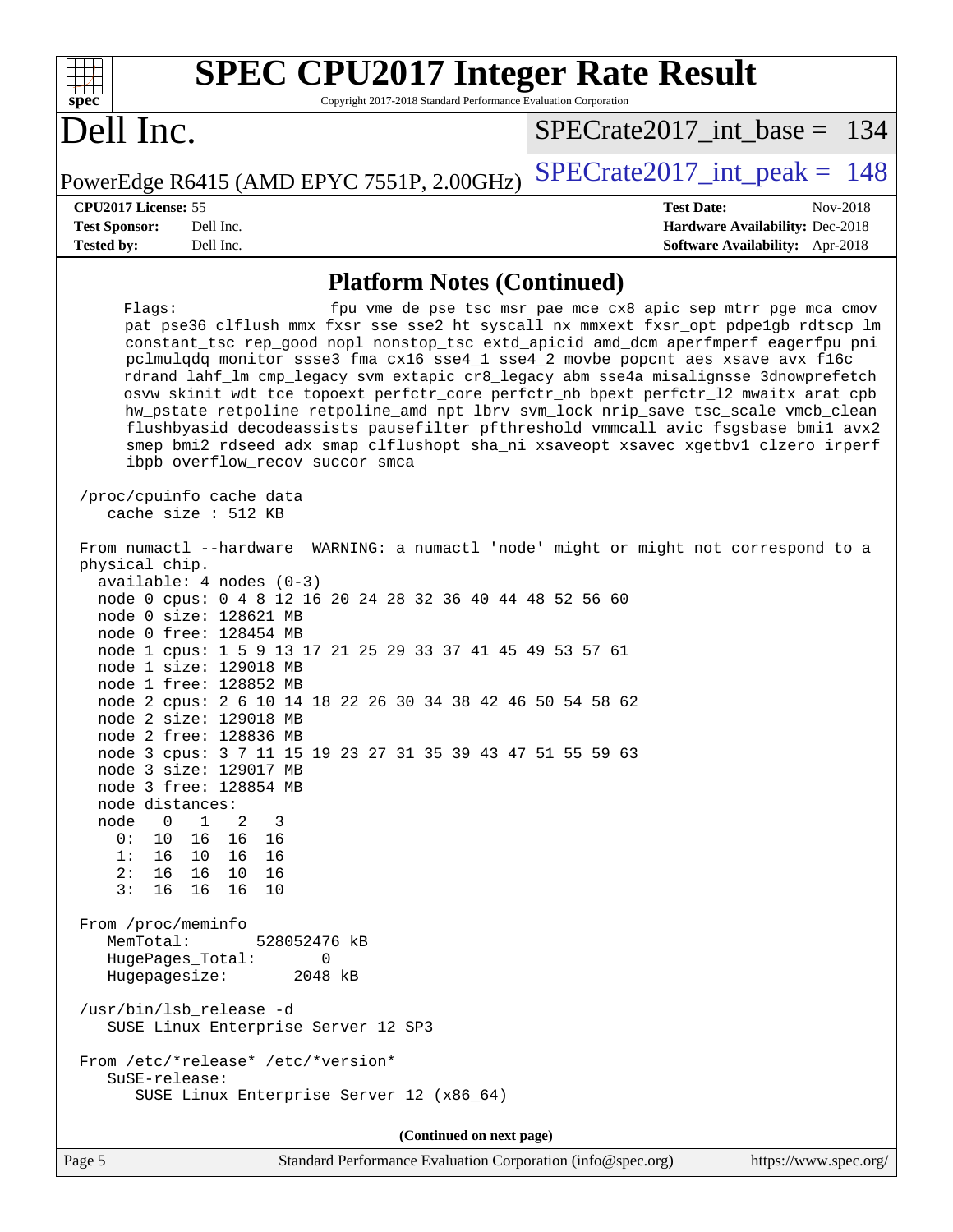| <b>SPEC CPU2017 Integer Rate Result</b><br>Copyright 2017-2018 Standard Performance Evaluation Corporation<br>$spec^*$                                                                                                                                                                                                                                                                                                                                                                                                                                                                                                                                                                                                                                                                                                                                                                                                                                                                                                                                                                                                                                                    |                                                                  |  |  |  |  |  |
|---------------------------------------------------------------------------------------------------------------------------------------------------------------------------------------------------------------------------------------------------------------------------------------------------------------------------------------------------------------------------------------------------------------------------------------------------------------------------------------------------------------------------------------------------------------------------------------------------------------------------------------------------------------------------------------------------------------------------------------------------------------------------------------------------------------------------------------------------------------------------------------------------------------------------------------------------------------------------------------------------------------------------------------------------------------------------------------------------------------------------------------------------------------------------|------------------------------------------------------------------|--|--|--|--|--|
| Dell Inc.                                                                                                                                                                                                                                                                                                                                                                                                                                                                                                                                                                                                                                                                                                                                                                                                                                                                                                                                                                                                                                                                                                                                                                 | $SPECrate2017$ int base = 134                                    |  |  |  |  |  |
| PowerEdge R6415 (AMD EPYC 7551P, 2.00GHz)                                                                                                                                                                                                                                                                                                                                                                                                                                                                                                                                                                                                                                                                                                                                                                                                                                                                                                                                                                                                                                                                                                                                 | $SPECrate2017\_int\_peak = 148$                                  |  |  |  |  |  |
| CPU2017 License: 55<br>Dell Inc.<br><b>Test Sponsor:</b>                                                                                                                                                                                                                                                                                                                                                                                                                                                                                                                                                                                                                                                                                                                                                                                                                                                                                                                                                                                                                                                                                                                  | <b>Test Date:</b><br>Nov-2018<br>Hardware Availability: Dec-2018 |  |  |  |  |  |
| <b>Tested by:</b><br>Dell Inc.                                                                                                                                                                                                                                                                                                                                                                                                                                                                                                                                                                                                                                                                                                                                                                                                                                                                                                                                                                                                                                                                                                                                            | <b>Software Availability:</b> Apr-2018                           |  |  |  |  |  |
| <b>Platform Notes (Continued)</b>                                                                                                                                                                                                                                                                                                                                                                                                                                                                                                                                                                                                                                                                                                                                                                                                                                                                                                                                                                                                                                                                                                                                         |                                                                  |  |  |  |  |  |
| $VERSION = 12$<br>PATCHLEVEL = 3<br># This file is deprecated and will be removed in a future service pack or release.<br># Please check /etc/os-release for details about this release.<br>os-release:<br>NAME="SLES"<br>VERSION="12-SP3"<br>VERSION_ID="12.3"<br>PRETTY_NAME="SUSE Linux Enterprise Server 12 SP3"<br>ID="sles"<br>$ANSI$ _COLOR=" $0:32$ "<br>CPE_NAME="cpe:/o:suse:sles:12:sp3"<br>uname $-a$ :<br>Linux linux-j270 4.4.126-94.22-default #1 SMP Wed Apr 11 07:45:03 UTC 2018 (9649989)<br>x86_64 x86_64 x86_64 GNU/Linux<br>Kernel self-reported vulnerability status:<br>CVE-2017-5754 (Meltdown):<br>Not affected<br>CVE-2017-5753 (Spectre variant 1): Mitigation: __user pointer sanitization<br>CVE-2017-5715 (Spectre variant 2): Mitigation: Full AMD retpoline + IBPB<br>run-level 3 Nov 28 09:40<br>SPEC is set to: /home/cpu2017-1.0.5<br>Type Size Used Avail Use% Mounted on<br>Filesystem<br>$/\text{dev/sda4}$<br>xfs<br>405G<br>16G 389G<br>4% /home<br>Additional information from dmidecode follows. WARNING: Use caution when you interpret<br>this section. The 'dmidecode' program reads system data which is "intended to allow |                                                                  |  |  |  |  |  |
| hardware to be accurately determined", but the intent may not be met, as there are<br>frequent changes to hardware, firmware, and the "DMTF SMBIOS" standard.<br>BIOS Dell Inc. 1.6.7 10/29/2018                                                                                                                                                                                                                                                                                                                                                                                                                                                                                                                                                                                                                                                                                                                                                                                                                                                                                                                                                                          |                                                                  |  |  |  |  |  |
| Memory:<br>8x 80CE863280CE M386A8K40BM2-CTD 64 GB 4 rank 2666<br>8x Not Specified Not Specified                                                                                                                                                                                                                                                                                                                                                                                                                                                                                                                                                                                                                                                                                                                                                                                                                                                                                                                                                                                                                                                                           |                                                                  |  |  |  |  |  |
| (End of data from sysinfo program)                                                                                                                                                                                                                                                                                                                                                                                                                                                                                                                                                                                                                                                                                                                                                                                                                                                                                                                                                                                                                                                                                                                                        |                                                                  |  |  |  |  |  |
| <b>Compiler Version Notes</b>                                                                                                                                                                                                                                                                                                                                                                                                                                                                                                                                                                                                                                                                                                                                                                                                                                                                                                                                                                                                                                                                                                                                             |                                                                  |  |  |  |  |  |
| $CC$ 502.gcc $r$ (peak)                                                                                                                                                                                                                                                                                                                                                                                                                                                                                                                                                                                                                                                                                                                                                                                                                                                                                                                                                                                                                                                                                                                                                   |                                                                  |  |  |  |  |  |
| AOCC.LLVM.4.0.0.B35.2017_04_26 clang version 4.0.0 (CLANG:) (based on LLVM                                                                                                                                                                                                                                                                                                                                                                                                                                                                                                                                                                                                                                                                                                                                                                                                                                                                                                                                                                                                                                                                                                |                                                                  |  |  |  |  |  |
| (Continued on next page)                                                                                                                                                                                                                                                                                                                                                                                                                                                                                                                                                                                                                                                                                                                                                                                                                                                                                                                                                                                                                                                                                                                                                  |                                                                  |  |  |  |  |  |
| Page 6<br>Standard Performance Evaluation Corporation (info@spec.org)                                                                                                                                                                                                                                                                                                                                                                                                                                                                                                                                                                                                                                                                                                                                                                                                                                                                                                                                                                                                                                                                                                     | https://www.spec.org/                                            |  |  |  |  |  |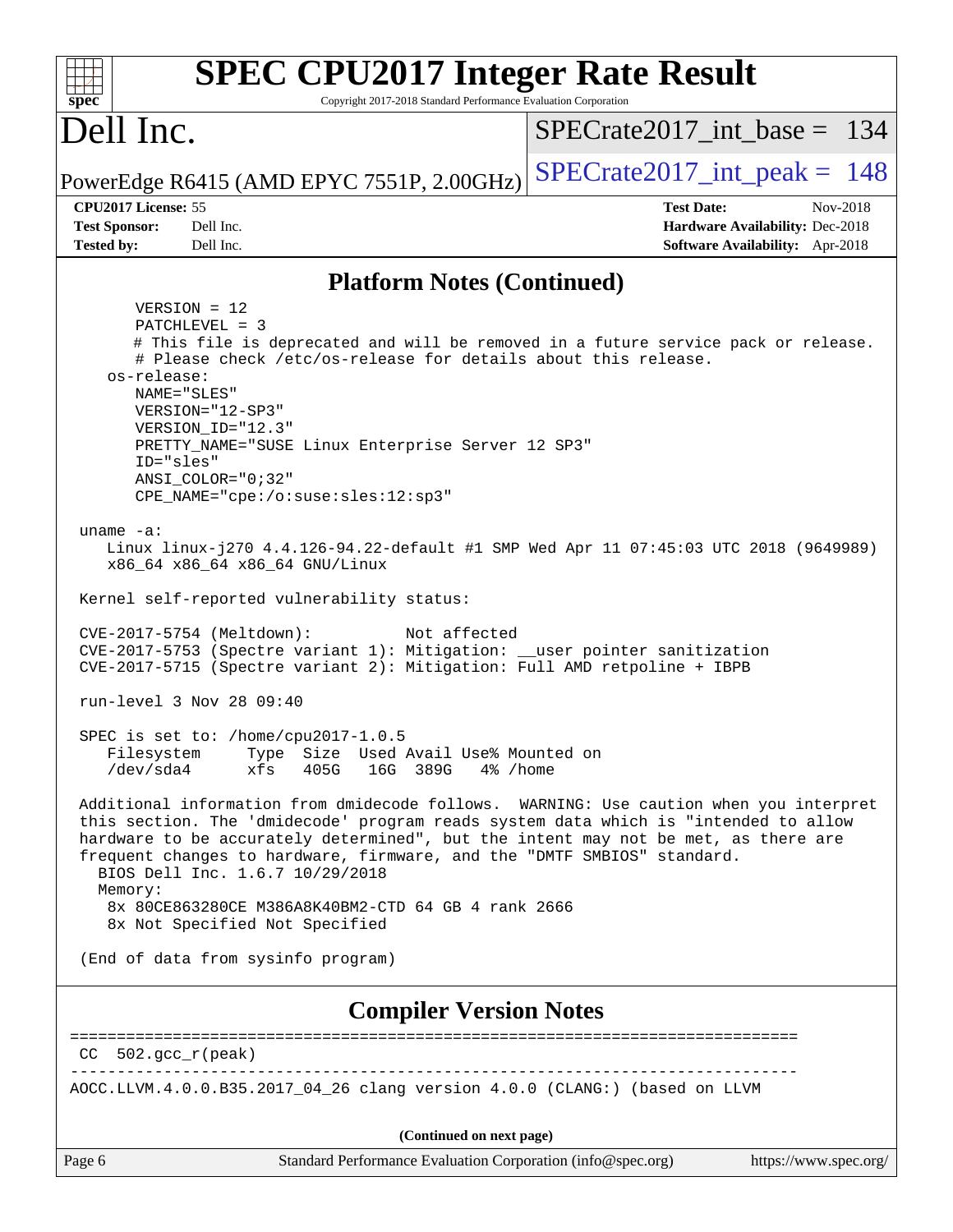### **[SPEC CPU2017 Integer Rate Result](http://www.spec.org/auto/cpu2017/Docs/result-fields.html#SPECCPU2017IntegerRateResult)** Copyright 2017-2018 Standard Performance Evaluation Corporation

# Dell Inc.

**[spec](http://www.spec.org/)**

 $+\ +$ 

[SPECrate2017\\_int\\_base =](http://www.spec.org/auto/cpu2017/Docs/result-fields.html#SPECrate2017intbase) 134

PowerEdge R6415 (AMD EPYC 7551P, 2.00GHz) [SPECrate2017\\_int\\_peak =](http://www.spec.org/auto/cpu2017/Docs/result-fields.html#SPECrate2017intpeak)  $148$ 

**[CPU2017 License:](http://www.spec.org/auto/cpu2017/Docs/result-fields.html#CPU2017License)** 55 **[Test Date:](http://www.spec.org/auto/cpu2017/Docs/result-fields.html#TestDate)** Nov-2018 **[Test Sponsor:](http://www.spec.org/auto/cpu2017/Docs/result-fields.html#TestSponsor)** Dell Inc. **[Hardware Availability:](http://www.spec.org/auto/cpu2017/Docs/result-fields.html#HardwareAvailability)** Dec-2018 **[Tested by:](http://www.spec.org/auto/cpu2017/Docs/result-fields.html#Testedby)** Dell Inc. **[Software Availability:](http://www.spec.org/auto/cpu2017/Docs/result-fields.html#SoftwareAvailability)** Apr-2018

### **[Compiler Version Notes \(Continued\)](http://www.spec.org/auto/cpu2017/Docs/result-fields.html#CompilerVersionNotes)**

| Standard Performance Evaluation Corporation (info@spec.org)<br>https://www.spec.org/<br>Page 7                                                                                                                                     |  |
|------------------------------------------------------------------------------------------------------------------------------------------------------------------------------------------------------------------------------------|--|
| (Continued on next page)                                                                                                                                                                                                           |  |
| Thread model: posix<br>InstalledDir: /root/work/compilers/AOCC-1.0-Compiler/bin                                                                                                                                                    |  |
| AOCC.LLVM.4.0.0.B35.2017_04_26 clang version 4.0.0 (CLANG:) (based on LLVM<br>AOCC.LLVM.4.0.0.B35.2017_04_26)<br>Target: x86_64-unknown-linux-gnu                                                                                  |  |
| 500.perlbench_r(peak) 525.x264_r(peak)<br>CC                                                                                                                                                                                       |  |
| InstalledDir: /root/work/compilers/AOCC-1.0-Compiler/bin                                                                                                                                                                           |  |
| AOCC.LLVM.4.0.0.B35.2017_04_26 clang version 4.0.0 (CLANG:) (based on LLVM<br>AOCC.LLVM.4.0.0.B35.2017_04_26)<br>Target: x86_64-unknown-linux-gnu<br>Thread model: posix                                                           |  |
| CXXC 520.omnetpp_r(base, peak) 523.xalancbmk_r(base) 531.deepsjeng_r(base,<br>peak) 541.leela_r(base)<br>____________________________                                                                                              |  |
| Target: x86_64-unknown-linux-gnu<br>Thread model: posix<br>InstalledDir: /root/work/compilers/AOCC-1.0-Compiler/bin                                                                                                                |  |
| AOCC.LLVM.4.0.0.B35.2017_04_26 clang version 4.0.0 (CLANG:) (based on LLVM<br>AOCC.LLVM.4.0.0.B35.2017_04_26)                                                                                                                      |  |
| CC 500.perlbench_r(base) 502.gcc_r(base) 505.mcf_r(base, peak)<br>525.x264_r(base) 557.xz_r(base, peak)                                                                                                                            |  |
| AOCC.LLVM.4.0.0.B35.2017_04_26 clang version 4.0.0 (CLANG:) (based on LLVM<br>AOCC.LLVM.4.0.0.B35.2017_04_26)<br>Target: i386-unknown-linux-gnu<br>Thread model: posix<br>InstalledDir: /root/work/compilers/AOCC-1.0-Compiler/bin |  |
| $CXXC$ 523.xalancbmk $_r$ (peak)                                                                                                                                                                                                   |  |
| InstalledDir: /root/work/compilers/AOCC-1.0-Compiler/bin                                                                                                                                                                           |  |
| AOCC.LLVM.4.0.0.B35.2017_04_26)<br>Target: i386-unknown-linux-gnu<br>Thread model: posix                                                                                                                                           |  |
|                                                                                                                                                                                                                                    |  |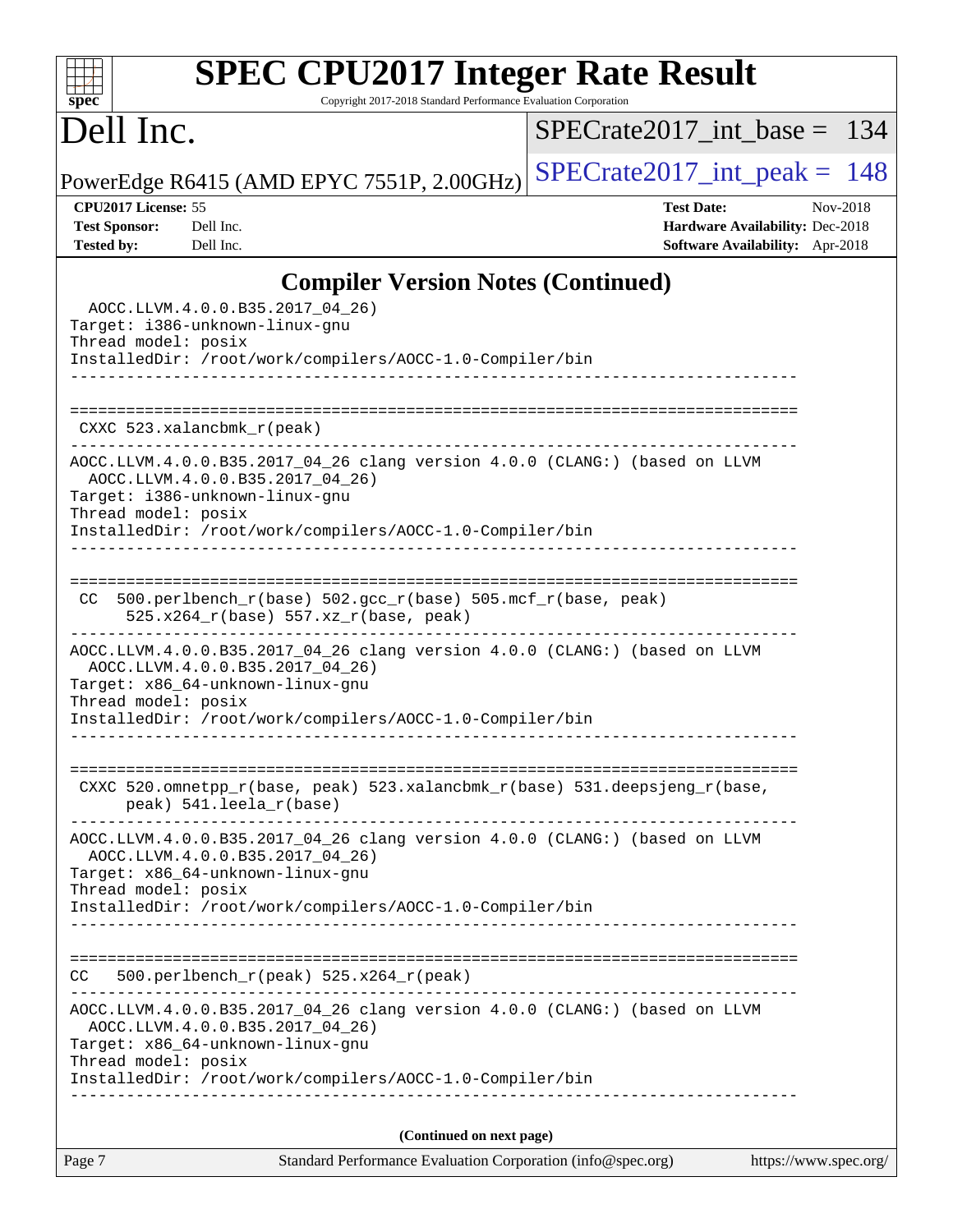| sn<br>æ<br>C |  |  |  |  |  |
|--------------|--|--|--|--|--|

# **[SPEC CPU2017 Integer Rate Result](http://www.spec.org/auto/cpu2017/Docs/result-fields.html#SPECCPU2017IntegerRateResult)**

Copyright 2017-2018 Standard Performance Evaluation Corporation

# Dell Inc.

[SPECrate2017\\_int\\_base =](http://www.spec.org/auto/cpu2017/Docs/result-fields.html#SPECrate2017intbase) 134

PowerEdge R6415 (AMD EPYC 7551P, 2.00GHz) SPECrate  $2017$  int peak = 148

| <b>Test Sponsor:</b> | Dell Inc |
|----------------------|----------|
| <b>Tested by:</b>    | Dell Inc |

**[CPU2017 License:](http://www.spec.org/auto/cpu2017/Docs/result-fields.html#CPU2017License)** 55 **[Test Date:](http://www.spec.org/auto/cpu2017/Docs/result-fields.html#TestDate)** Nov-2018

**[Test Sponsor:](http://www.spec.org/auto/cpu2017/Docs/result-fields.html#TestSponsor)** Decree Sponsor: Decree Sponsor: **[Hardware Availability:](http://www.spec.org/auto/cpu2017/Docs/result-fields.html#HardwareAvailability)** Dec-2018 **[Software Availability:](http://www.spec.org/auto/cpu2017/Docs/result-fields.html#SoftwareAvailability)** Apr-2018

### **[Compiler Version Notes \(Continued\)](http://www.spec.org/auto/cpu2017/Docs/result-fields.html#CompilerVersionNotes)**

============================================================================== CXXC 541.leela\_r(peak) ------------------------------------------------------------------------------ AOCC.LLVM.4.0.0.B35.2017\_04\_26 clang version 4.0.0 (CLANG:) (based on LLVM AOCC.LLVM.4.0.0.B35.2017\_04\_26) Target: x86\_64-unknown-linux-gnu Thread model: posix InstalledDir: /root/work/compilers/AOCC-1.0-Compiler/bin ------------------------------------------------------------------------------ ============================================================================== FC 548.exchange2\_r(base, peak) ------------------------------------------------------------------------------ GNU Fortran (GCC) 4.8.2 Copyright (C) 2013 Free Software Foundation, Inc. GNU Fortran comes with NO WARRANTY, to the extent permitted by law. You may redistribute copies of GNU Fortran under the terms of the GNU General Public License. For more information about these matters, see the file named COPYING ------------------------------------------------------------------------------

### **[Base Compiler Invocation](http://www.spec.org/auto/cpu2017/Docs/result-fields.html#BaseCompilerInvocation)**

[C benchmarks](http://www.spec.org/auto/cpu2017/Docs/result-fields.html#Cbenchmarks): [clang](http://www.spec.org/cpu2017/results/res2018q4/cpu2017-20181210-10166.flags.html#user_CCbase_Fclang3_a68b77bfed473bd9cdd22529af008e8306c2e3948617c8991604c1a2000ee4a73ef90dd8bc793e105fe4165a625d26dacbda4708d828ad19048918c071b363ec)

[C++ benchmarks:](http://www.spec.org/auto/cpu2017/Docs/result-fields.html#CXXbenchmarks) [clang++](http://www.spec.org/cpu2017/results/res2018q4/cpu2017-20181210-10166.flags.html#user_CXXbase_Fclang3_57a48582e5be507d19b2527b3e7d4f85d9b8669ffc9a8a0dbb9bcf949a918a58bbab411e0c4d14a3922022a3e425a90db94042683824c1806feff4324ca1000d)

[Fortran benchmarks](http://www.spec.org/auto/cpu2017/Docs/result-fields.html#Fortranbenchmarks): [clang](http://www.spec.org/cpu2017/results/res2018q4/cpu2017-20181210-10166.flags.html#user_FCbase_Fclang3_a68b77bfed473bd9cdd22529af008e8306c2e3948617c8991604c1a2000ee4a73ef90dd8bc793e105fe4165a625d26dacbda4708d828ad19048918c071b363ec) [gfortran](http://www.spec.org/cpu2017/results/res2018q4/cpu2017-20181210-10166.flags.html#user_FCbase_aocc-gfortran_128c91a56d61ddb07404721e65b8f9498c31a443dacbd3b7f212891090eca86e2d099b520f75b99e9e8ac4fdec01f4d15f0b65e47123ec4c42b0759045731a1f)

# **[Base Portability Flags](http://www.spec.org/auto/cpu2017/Docs/result-fields.html#BasePortabilityFlags)**

 500.perlbench\_r: [-DSPEC\\_LINUX\\_X64](http://www.spec.org/cpu2017/results/res2018q4/cpu2017-20181210-10166.flags.html#b500.perlbench_r_basePORTABILITY_DSPEC_LINUX_X64) [-DSPEC\\_LP64](http://www.spec.org/cpu2017/results/res2018q4/cpu2017-20181210-10166.flags.html#b500.perlbench_r_baseEXTRA_PORTABILITY_DSPEC_LP64) 502.gcc\_r: [-DSPEC\\_LP64](http://www.spec.org/cpu2017/results/res2018q4/cpu2017-20181210-10166.flags.html#suite_baseEXTRA_PORTABILITY502_gcc_r_DSPEC_LP64) 505.mcf\_r: [-DSPEC\\_LP64](http://www.spec.org/cpu2017/results/res2018q4/cpu2017-20181210-10166.flags.html#suite_baseEXTRA_PORTABILITY505_mcf_r_DSPEC_LP64) 520.omnetpp\_r: [-DSPEC\\_LP64](http://www.spec.org/cpu2017/results/res2018q4/cpu2017-20181210-10166.flags.html#suite_baseEXTRA_PORTABILITY520_omnetpp_r_DSPEC_LP64) 523.xalancbmk\_r: [-DSPEC\\_LINUX](http://www.spec.org/cpu2017/results/res2018q4/cpu2017-20181210-10166.flags.html#b523.xalancbmk_r_basePORTABILITY_DSPEC_LINUX) [-DSPEC\\_LP64](http://www.spec.org/cpu2017/results/res2018q4/cpu2017-20181210-10166.flags.html#suite_baseEXTRA_PORTABILITY523_xalancbmk_r_DSPEC_LP64) 525.x264\_r: [-DSPEC\\_LP64](http://www.spec.org/cpu2017/results/res2018q4/cpu2017-20181210-10166.flags.html#suite_baseEXTRA_PORTABILITY525_x264_r_DSPEC_LP64) 531.deepsjeng\_r: [-DSPEC\\_LP64](http://www.spec.org/cpu2017/results/res2018q4/cpu2017-20181210-10166.flags.html#suite_baseEXTRA_PORTABILITY531_deepsjeng_r_DSPEC_LP64) 541.leela\_r: [-DSPEC\\_LP64](http://www.spec.org/cpu2017/results/res2018q4/cpu2017-20181210-10166.flags.html#suite_baseEXTRA_PORTABILITY541_leela_r_DSPEC_LP64)

**(Continued on next page)**

Page 8 Standard Performance Evaluation Corporation [\(info@spec.org\)](mailto:info@spec.org) <https://www.spec.org/>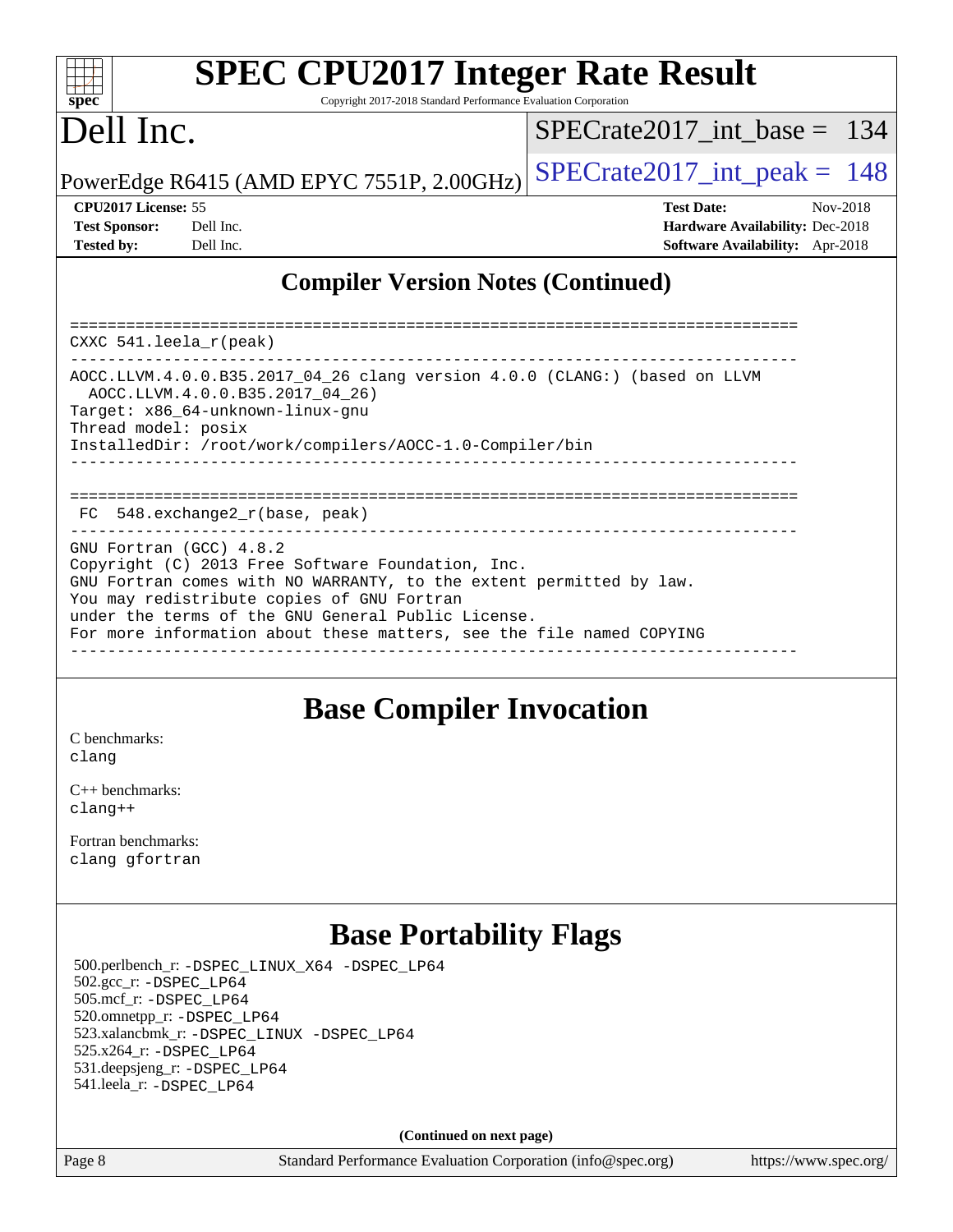#### $\pm\pm\tau$ **[spec](http://www.spec.org/)**

# **[SPEC CPU2017 Integer Rate Result](http://www.spec.org/auto/cpu2017/Docs/result-fields.html#SPECCPU2017IntegerRateResult)**

Copyright 2017-2018 Standard Performance Evaluation Corporation

# Dell Inc.

[SPECrate2017\\_int\\_base =](http://www.spec.org/auto/cpu2017/Docs/result-fields.html#SPECrate2017intbase) 134

PowerEdge R6415 (AMD EPYC 7551P, 2.00GHz)  $\left|$  [SPECrate2017\\_int\\_peak =](http://www.spec.org/auto/cpu2017/Docs/result-fields.html#SPECrate2017intpeak) 148

**[CPU2017 License:](http://www.spec.org/auto/cpu2017/Docs/result-fields.html#CPU2017License)** 55 **[Test Date:](http://www.spec.org/auto/cpu2017/Docs/result-fields.html#TestDate)** Nov-2018 **[Test Sponsor:](http://www.spec.org/auto/cpu2017/Docs/result-fields.html#TestSponsor)** Dell Inc. **[Hardware Availability:](http://www.spec.org/auto/cpu2017/Docs/result-fields.html#HardwareAvailability)** Dec-2018 **[Tested by:](http://www.spec.org/auto/cpu2017/Docs/result-fields.html#Testedby)** Dell Inc. **[Software Availability:](http://www.spec.org/auto/cpu2017/Docs/result-fields.html#SoftwareAvailability)** Apr-2018

# **[Base Portability Flags \(Continued\)](http://www.spec.org/auto/cpu2017/Docs/result-fields.html#BasePortabilityFlags)**

 548.exchange2\_r: [-DSPEC\\_LP64](http://www.spec.org/cpu2017/results/res2018q4/cpu2017-20181210-10166.flags.html#suite_baseEXTRA_PORTABILITY548_exchange2_r_DSPEC_LP64) 557.xz\_r: [-DSPEC\\_LP64](http://www.spec.org/cpu2017/results/res2018q4/cpu2017-20181210-10166.flags.html#suite_baseEXTRA_PORTABILITY557_xz_r_DSPEC_LP64)

## **[Base Optimization Flags](http://www.spec.org/auto/cpu2017/Docs/result-fields.html#BaseOptimizationFlags)**

[C benchmarks](http://www.spec.org/auto/cpu2017/Docs/result-fields.html#Cbenchmarks):

[-flto](http://www.spec.org/cpu2017/results/res2018q4/cpu2017-20181210-10166.flags.html#user_CCbase_lto) [-Wl,-plugin-opt=-merge-constant](http://www.spec.org/cpu2017/results/res2018q4/cpu2017-20181210-10166.flags.html#user_CCbase_F-merge-constant_1d79771b5442061d9c8e05556c6b0c655e6c9e66f8c6936b0129d434b6acd2b1cf1b7cd2540d1570ff636111b08a6bc36e2e61fc34531f8ef7c1a34c57be1dbb) [-Wl,-plugin-opt=-lsr-in-nested-loop](http://www.spec.org/cpu2017/results/res2018q4/cpu2017-20181210-10166.flags.html#user_CCbase_lsr-in-nested-loop_1cff93fd95162f5e77640b5271e8bed680fb62b4a8d96fb8ab217ff3244646f1fbb342e31af83c263403bbf5249c7dc7732d5c86c3eab4cc8d32dcb7a6f33ca0) [-Wl,-plugin-opt=-disable-vect-cmp](http://www.spec.org/cpu2017/results/res2018q4/cpu2017-20181210-10166.flags.html#user_CCbase_disable-vect-cmp_1056b9a09b8ddc126e023b5f99ae33179ef568835465af9b7adeacf4b6480ff575c8aee439265bcfbcbf086f33f2fa5cca2bc4cf52b64c0cd2e10f6503cba02d) [-O3](http://www.spec.org/cpu2017/results/res2018q4/cpu2017-20181210-10166.flags.html#user_CCbase_F-O3) [-ffast-math](http://www.spec.org/cpu2017/results/res2018q4/cpu2017-20181210-10166.flags.html#user_CCbase_F-aocc-ffast-math_78dd175de6534c2005829757b9b0f2878e57b067cce6f7c443b2250ac68890960e2e1b320ca04b81ff7c62c6f87870ed05f06baf7875eea2990d38e3b73c71f1) [-march=znver1](http://www.spec.org/cpu2017/results/res2018q4/cpu2017-20181210-10166.flags.html#user_CCbase_F-march) [-fstruct-layout=2](http://www.spec.org/cpu2017/results/res2018q4/cpu2017-20181210-10166.flags.html#user_CCbase_F-fstruct-layout_a05ec02e17cdf7fe0c3950a6b005251b2b1e5e67af2b5298cf72714730c3d59ba290e75546b10aa22dac074c15ceaca36ae22c62cb51bcb2fbdc9dc4e7e222c4) [-mllvm -unroll-threshold=100](http://www.spec.org/cpu2017/results/res2018q4/cpu2017-20181210-10166.flags.html#user_CCbase_F-unroll-threshold_2755d0c78138845d361fa1543e3a063fffa198df9b3edf0cfb856bbc88a81e1769b12ac7a550c5d35197be55360db1a3f95a8d1304df999456cabf5120c45168) [-fremap-arrays](http://www.spec.org/cpu2017/results/res2018q4/cpu2017-20181210-10166.flags.html#user_CCbase_F-fremap-arrays) [-mno-avx2](http://www.spec.org/cpu2017/results/res2018q4/cpu2017-20181210-10166.flags.html#user_CCbase_F-mno-avx2) [-mllvm -inline-threshold=1000](http://www.spec.org/cpu2017/results/res2018q4/cpu2017-20181210-10166.flags.html#user_CCbase_inline-threshold_b7832241b0a6397e4ecdbaf0eb7defdc10f885c2a282fa3240fdc99844d543fda39cf8a4a9dccf68cf19b5438ac3b455264f478df15da0f4988afa40d8243bab) [-mllvm -disable-vect-cmp](http://www.spec.org/cpu2017/results/res2018q4/cpu2017-20181210-10166.flags.html#user_CCbase_disable-vect-cmp_d995c9eb800469498c6893dc847c54c903d59847b18cb2ac22011b9af7010c96d2d48d3c6b41246fe86945001509aa4dc528afb61cb238fd3b256a31781ea0cf) [-z muldefs](http://www.spec.org/cpu2017/results/res2018q4/cpu2017-20181210-10166.flags.html#user_CCbase_F-z-muldefs) [-ljemalloc](http://www.spec.org/cpu2017/results/res2018q4/cpu2017-20181210-10166.flags.html#user_CCbase_jemalloc-lib_d1249b907c500fa1c0672f44f562e3d0f79738ae9e3c4a9c376d49f265a04b9c99b167ecedbf6711b3085be911c67ff61f150a17b3472be731631ba4d0471706)

[C++ benchmarks:](http://www.spec.org/auto/cpu2017/Docs/result-fields.html#CXXbenchmarks)

```
-flto -Wl,-plugin-opt=-merge-constant
-Wl,-plugin-opt=-lsr-in-nested-loop -Wl,-plugin-opt=-disable-vect-cmp
-O3 -march=znver1 -mllvm -unroll-threshold=100 -finline-aggressive
-fremap-arrays -mllvm -inline-threshold=1000 -mllvm -disable-vect-cmp
-z muldefs -ljemalloc
```
[Fortran benchmarks](http://www.spec.org/auto/cpu2017/Docs/result-fields.html#Fortranbenchmarks):

```
-flto -Wl,-plugin-opt=-merge-constant
-Wl,-plugin-opt=-lsr-in-nested-loop -Wl,-plugin-opt=-disable-vect-cmp
-O3 -mavx -madx -funroll-loops -ffast-math -z muldefs -Ofast
-fdefault-integer-8 -fplugin=dragonegg.so
-fplugin-arg-dragonegg-llvm-option=-lsr-in-nested-loop
-fplugin-arg-dragonegg-llvm-option=-enable-iv-split
-fplugin-arg-dragonegg-llvm-option=-merge-constant
-fplugin-arg-dragonegg-llvm-option=-inline-threshold:1000
-fplugin-arg-dragonegg-llvm-option=-disable-vect-cmp -ljemalloc
-lgfortran -lamdlibm
```
## **[Peak Compiler Invocation](http://www.spec.org/auto/cpu2017/Docs/result-fields.html#PeakCompilerInvocation)**

[C benchmarks](http://www.spec.org/auto/cpu2017/Docs/result-fields.html#Cbenchmarks): [clang](http://www.spec.org/cpu2017/results/res2018q4/cpu2017-20181210-10166.flags.html#user_CCpeak_Fclang3_a68b77bfed473bd9cdd22529af008e8306c2e3948617c8991604c1a2000ee4a73ef90dd8bc793e105fe4165a625d26dacbda4708d828ad19048918c071b363ec)

[C++ benchmarks:](http://www.spec.org/auto/cpu2017/Docs/result-fields.html#CXXbenchmarks) [clang++](http://www.spec.org/cpu2017/results/res2018q4/cpu2017-20181210-10166.flags.html#user_CXXpeak_Fclang3_57a48582e5be507d19b2527b3e7d4f85d9b8669ffc9a8a0dbb9bcf949a918a58bbab411e0c4d14a3922022a3e425a90db94042683824c1806feff4324ca1000d)

[Fortran benchmarks](http://www.spec.org/auto/cpu2017/Docs/result-fields.html#Fortranbenchmarks): [clang](http://www.spec.org/cpu2017/results/res2018q4/cpu2017-20181210-10166.flags.html#user_FCpeak_Fclang3_a68b77bfed473bd9cdd22529af008e8306c2e3948617c8991604c1a2000ee4a73ef90dd8bc793e105fe4165a625d26dacbda4708d828ad19048918c071b363ec) [gfortran](http://www.spec.org/cpu2017/results/res2018q4/cpu2017-20181210-10166.flags.html#user_FCpeak_aocc-gfortran_128c91a56d61ddb07404721e65b8f9498c31a443dacbd3b7f212891090eca86e2d099b520f75b99e9e8ac4fdec01f4d15f0b65e47123ec4c42b0759045731a1f)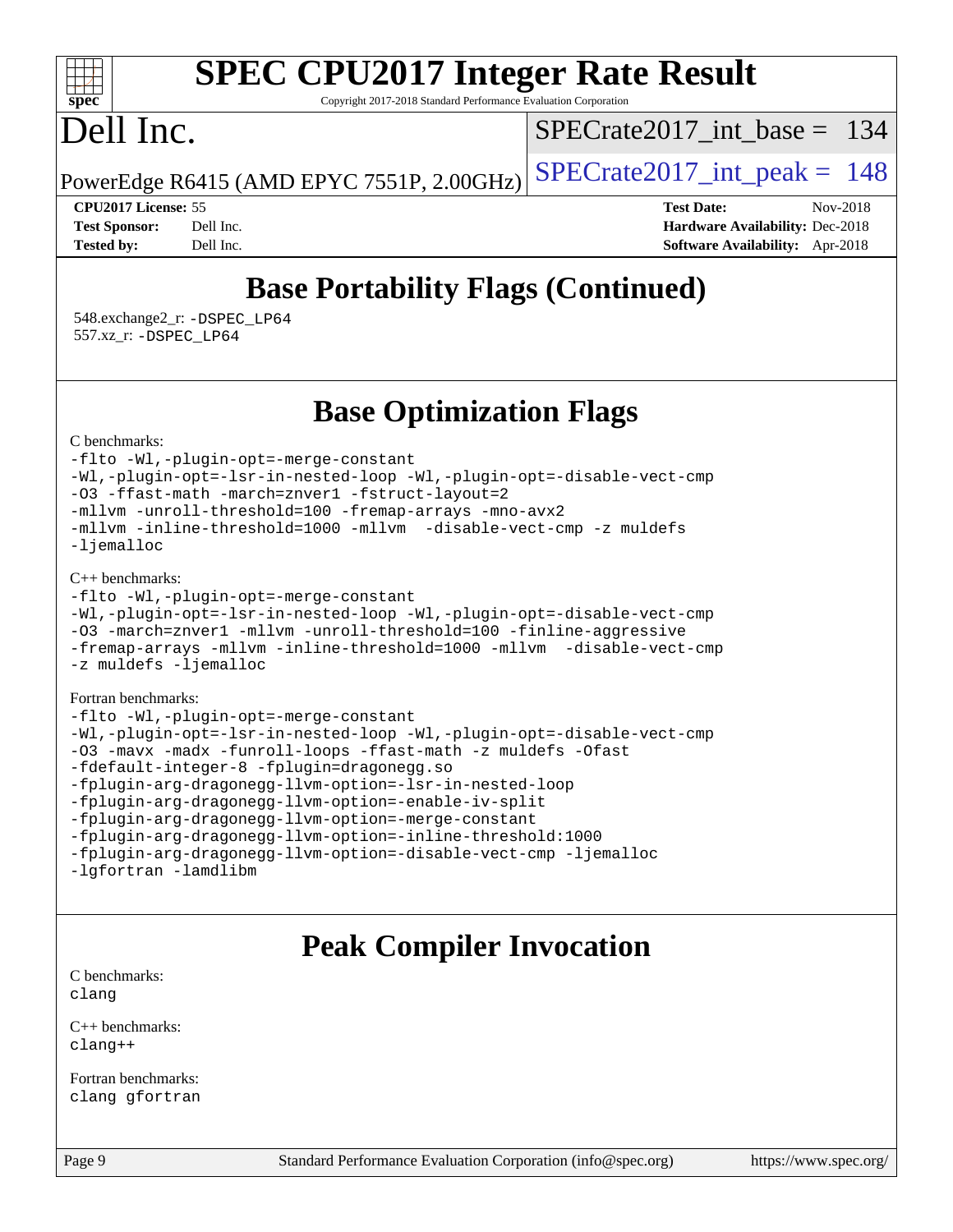#### $+\ +$ **[spec](http://www.spec.org/)**

# **[SPEC CPU2017 Integer Rate Result](http://www.spec.org/auto/cpu2017/Docs/result-fields.html#SPECCPU2017IntegerRateResult)**

Copyright 2017-2018 Standard Performance Evaluation Corporation

# Dell Inc.

[SPECrate2017\\_int\\_base =](http://www.spec.org/auto/cpu2017/Docs/result-fields.html#SPECrate2017intbase) 134

PowerEdge R6415 (AMD EPYC 7551P, 2.00GHz)  $\text{SPECrate}$  2017\_int\_peak = 148

**[CPU2017 License:](http://www.spec.org/auto/cpu2017/Docs/result-fields.html#CPU2017License)** 55 **[Test Date:](http://www.spec.org/auto/cpu2017/Docs/result-fields.html#TestDate)** Nov-2018 **[Test Sponsor:](http://www.spec.org/auto/cpu2017/Docs/result-fields.html#TestSponsor)** Dell Inc. **[Hardware Availability:](http://www.spec.org/auto/cpu2017/Docs/result-fields.html#HardwareAvailability)** Dec-2018 **[Tested by:](http://www.spec.org/auto/cpu2017/Docs/result-fields.html#Testedby)** Dell Inc. **[Software Availability:](http://www.spec.org/auto/cpu2017/Docs/result-fields.html#SoftwareAvailability)** Apr-2018

## **[Peak Portability Flags](http://www.spec.org/auto/cpu2017/Docs/result-fields.html#PeakPortabilityFlags)**

 500.perlbench\_r: [-DSPEC\\_LINUX\\_X64](http://www.spec.org/cpu2017/results/res2018q4/cpu2017-20181210-10166.flags.html#b500.perlbench_r_peakPORTABILITY_DSPEC_LINUX_X64) [-DSPEC\\_LP64](http://www.spec.org/cpu2017/results/res2018q4/cpu2017-20181210-10166.flags.html#b500.perlbench_r_peakEXTRA_PORTABILITY_DSPEC_LP64) 502.gcc\_r: [-D\\_FILE\\_OFFSET\\_BITS=64](http://www.spec.org/cpu2017/results/res2018q4/cpu2017-20181210-10166.flags.html#user_peakEXTRA_PORTABILITY502_gcc_r_F-D_FILE_OFFSET_BITS_5ae949a99b284ddf4e95728d47cb0843d81b2eb0e18bdfe74bbf0f61d0b064f4bda2f10ea5eb90e1dcab0e84dbc592acfc5018bc955c18609f94ddb8d550002c) 505.mcf\_r: [-DSPEC\\_LP64](http://www.spec.org/cpu2017/results/res2018q4/cpu2017-20181210-10166.flags.html#suite_peakEXTRA_PORTABILITY505_mcf_r_DSPEC_LP64) 520.omnetpp\_r: [-DSPEC\\_LP64](http://www.spec.org/cpu2017/results/res2018q4/cpu2017-20181210-10166.flags.html#suite_peakEXTRA_PORTABILITY520_omnetpp_r_DSPEC_LP64) 523.xalancbmk\_r: [-DSPEC\\_LINUX](http://www.spec.org/cpu2017/results/res2018q4/cpu2017-20181210-10166.flags.html#b523.xalancbmk_r_peakPORTABILITY_DSPEC_LINUX) [-D\\_FILE\\_OFFSET\\_BITS=64](http://www.spec.org/cpu2017/results/res2018q4/cpu2017-20181210-10166.flags.html#user_peakEXTRA_PORTABILITY523_xalancbmk_r_F-D_FILE_OFFSET_BITS_5ae949a99b284ddf4e95728d47cb0843d81b2eb0e18bdfe74bbf0f61d0b064f4bda2f10ea5eb90e1dcab0e84dbc592acfc5018bc955c18609f94ddb8d550002c) 525.x264\_r: [-DSPEC\\_LP64](http://www.spec.org/cpu2017/results/res2018q4/cpu2017-20181210-10166.flags.html#suite_peakEXTRA_PORTABILITY525_x264_r_DSPEC_LP64) 531.deepsjeng\_r: [-DSPEC\\_LP64](http://www.spec.org/cpu2017/results/res2018q4/cpu2017-20181210-10166.flags.html#suite_peakEXTRA_PORTABILITY531_deepsjeng_r_DSPEC_LP64) 541.leela\_r: [-DSPEC\\_LP64](http://www.spec.org/cpu2017/results/res2018q4/cpu2017-20181210-10166.flags.html#suite_peakEXTRA_PORTABILITY541_leela_r_DSPEC_LP64) 548.exchange2\_r: [-DSPEC\\_LP64](http://www.spec.org/cpu2017/results/res2018q4/cpu2017-20181210-10166.flags.html#suite_peakEXTRA_PORTABILITY548_exchange2_r_DSPEC_LP64) 557.xz\_r: [-DSPEC\\_LP64](http://www.spec.org/cpu2017/results/res2018q4/cpu2017-20181210-10166.flags.html#suite_peakEXTRA_PORTABILITY557_xz_r_DSPEC_LP64)

# **[Peak Optimization Flags](http://www.spec.org/auto/cpu2017/Docs/result-fields.html#PeakOptimizationFlags)**

[C benchmarks](http://www.spec.org/auto/cpu2017/Docs/result-fields.html#Cbenchmarks):

```
 500.perlbench_r: -flto -Wl,-plugin-opt=-merge-constant
-Wl,-plugin-opt=-lsr-in-nested-loop
-fprofile-instr-generate(pass 1)
-fprofile-instr-use(pass 2) -Ofast -march=znver1
-fstruct-layout=3 -mllvm -vectorize-memory-aggressively
-mno-avx2 -mllvm -unroll-threshold=100 -fremap-arrays
-mllvm -inline-threshold=1000 -ljemalloc
```
 502.gcc\_r: [-m32](http://www.spec.org/cpu2017/results/res2018q4/cpu2017-20181210-10166.flags.html#user_peakCCLD502_gcc_r_F-m32) [-flto](http://www.spec.org/cpu2017/results/res2018q4/cpu2017-20181210-10166.flags.html#user_peakCOPTIMIZEEXTRA_LDFLAGS502_gcc_r_lto) [-Wl,-plugin-opt=-merge-constant](http://www.spec.org/cpu2017/results/res2018q4/cpu2017-20181210-10166.flags.html#user_peakEXTRA_LDFLAGS502_gcc_r_F-merge-constant_1d79771b5442061d9c8e05556c6b0c655e6c9e66f8c6936b0129d434b6acd2b1cf1b7cd2540d1570ff636111b08a6bc36e2e61fc34531f8ef7c1a34c57be1dbb) [-Wl,-plugin-opt=-lsr-in-nested-loop](http://www.spec.org/cpu2017/results/res2018q4/cpu2017-20181210-10166.flags.html#user_peakEXTRA_LDFLAGS502_gcc_r_lsr-in-nested-loop_1cff93fd95162f5e77640b5271e8bed680fb62b4a8d96fb8ab217ff3244646f1fbb342e31af83c263403bbf5249c7dc7732d5c86c3eab4cc8d32dcb7a6f33ca0) [-Ofast](http://www.spec.org/cpu2017/results/res2018q4/cpu2017-20181210-10166.flags.html#user_peakCOPTIMIZE502_gcc_r_F-aocc-Ofast) [-march=znver1](http://www.spec.org/cpu2017/results/res2018q4/cpu2017-20181210-10166.flags.html#user_peakCOPTIMIZE502_gcc_r_F-march) [-fstruct-layout=3](http://www.spec.org/cpu2017/results/res2018q4/cpu2017-20181210-10166.flags.html#user_peakCOPTIMIZE502_gcc_r_F-fstruct-layout) [-mllvm -vectorize-memory-aggressively](http://www.spec.org/cpu2017/results/res2018q4/cpu2017-20181210-10166.flags.html#user_peakCOPTIMIZE502_gcc_r_vectorize-memory-aggressively_24b72a4417f50ade9e698c5b3bed87ab456cc6fc8ec6439480cb84f36ad6a3975af6e87206dea402e3871a1464ff3d60bc798e0250f330177ba629a260df1857) [-mno-avx2](http://www.spec.org/cpu2017/results/res2018q4/cpu2017-20181210-10166.flags.html#user_peakCOPTIMIZE502_gcc_r_F-mno-avx2) [-mllvm -unroll-threshold=100](http://www.spec.org/cpu2017/results/res2018q4/cpu2017-20181210-10166.flags.html#user_peakCOPTIMIZE502_gcc_r_F-unroll-threshold_2755d0c78138845d361fa1543e3a063fffa198df9b3edf0cfb856bbc88a81e1769b12ac7a550c5d35197be55360db1a3f95a8d1304df999456cabf5120c45168) [-fremap-arrays](http://www.spec.org/cpu2017/results/res2018q4/cpu2017-20181210-10166.flags.html#user_peakCOPTIMIZE502_gcc_r_F-fremap-arrays) [-mllvm -inline-threshold=1000](http://www.spec.org/cpu2017/results/res2018q4/cpu2017-20181210-10166.flags.html#user_peakCOPTIMIZE502_gcc_r_inline-threshold_b7832241b0a6397e4ecdbaf0eb7defdc10f885c2a282fa3240fdc99844d543fda39cf8a4a9dccf68cf19b5438ac3b455264f478df15da0f4988afa40d8243bab) [-fgnu89-inline](http://www.spec.org/cpu2017/results/res2018q4/cpu2017-20181210-10166.flags.html#user_peakEXTRA_COPTIMIZE502_gcc_r_F-fgnu89-inline) [-ljemalloc](http://www.spec.org/cpu2017/results/res2018q4/cpu2017-20181210-10166.flags.html#user_peakEXTRA_LIBS502_gcc_r_jemalloc-lib_d1249b907c500fa1c0672f44f562e3d0f79738ae9e3c4a9c376d49f265a04b9c99b167ecedbf6711b3085be911c67ff61f150a17b3472be731631ba4d0471706)

 505.mcf\_r: [-flto](http://www.spec.org/cpu2017/results/res2018q4/cpu2017-20181210-10166.flags.html#user_peakCOPTIMIZEEXTRA_LDFLAGS505_mcf_r_lto) [-Wl,-plugin-opt=-merge-constant](http://www.spec.org/cpu2017/results/res2018q4/cpu2017-20181210-10166.flags.html#user_peakEXTRA_LDFLAGS505_mcf_r_F-merge-constant_1d79771b5442061d9c8e05556c6b0c655e6c9e66f8c6936b0129d434b6acd2b1cf1b7cd2540d1570ff636111b08a6bc36e2e61fc34531f8ef7c1a34c57be1dbb) [-Wl,-plugin-opt=-lsr-in-nested-loop](http://www.spec.org/cpu2017/results/res2018q4/cpu2017-20181210-10166.flags.html#user_peakEXTRA_LDFLAGS505_mcf_r_lsr-in-nested-loop_1cff93fd95162f5e77640b5271e8bed680fb62b4a8d96fb8ab217ff3244646f1fbb342e31af83c263403bbf5249c7dc7732d5c86c3eab4cc8d32dcb7a6f33ca0) [-Ofast](http://www.spec.org/cpu2017/results/res2018q4/cpu2017-20181210-10166.flags.html#user_peakCOPTIMIZE505_mcf_r_F-aocc-Ofast) [-march=znver1](http://www.spec.org/cpu2017/results/res2018q4/cpu2017-20181210-10166.flags.html#user_peakCOPTIMIZE505_mcf_r_F-march) [-fstruct-layout=3](http://www.spec.org/cpu2017/results/res2018q4/cpu2017-20181210-10166.flags.html#user_peakCOPTIMIZE505_mcf_r_F-fstruct-layout) [-mllvm -vectorize-memory-aggressively](http://www.spec.org/cpu2017/results/res2018q4/cpu2017-20181210-10166.flags.html#user_peakCOPTIMIZE505_mcf_r_vectorize-memory-aggressively_24b72a4417f50ade9e698c5b3bed87ab456cc6fc8ec6439480cb84f36ad6a3975af6e87206dea402e3871a1464ff3d60bc798e0250f330177ba629a260df1857) [-mno-avx2](http://www.spec.org/cpu2017/results/res2018q4/cpu2017-20181210-10166.flags.html#user_peakCOPTIMIZE505_mcf_r_F-mno-avx2) [-mllvm -unroll-threshold=100](http://www.spec.org/cpu2017/results/res2018q4/cpu2017-20181210-10166.flags.html#user_peakCOPTIMIZE505_mcf_r_F-unroll-threshold_2755d0c78138845d361fa1543e3a063fffa198df9b3edf0cfb856bbc88a81e1769b12ac7a550c5d35197be55360db1a3f95a8d1304df999456cabf5120c45168) [-fremap-arrays](http://www.spec.org/cpu2017/results/res2018q4/cpu2017-20181210-10166.flags.html#user_peakCOPTIMIZE505_mcf_r_F-fremap-arrays) [-mllvm -inline-threshold=1000](http://www.spec.org/cpu2017/results/res2018q4/cpu2017-20181210-10166.flags.html#user_peakCOPTIMIZE505_mcf_r_inline-threshold_b7832241b0a6397e4ecdbaf0eb7defdc10f885c2a282fa3240fdc99844d543fda39cf8a4a9dccf68cf19b5438ac3b455264f478df15da0f4988afa40d8243bab) [-ljemalloc](http://www.spec.org/cpu2017/results/res2018q4/cpu2017-20181210-10166.flags.html#user_peakEXTRA_LIBS505_mcf_r_jemalloc-lib_d1249b907c500fa1c0672f44f562e3d0f79738ae9e3c4a9c376d49f265a04b9c99b167ecedbf6711b3085be911c67ff61f150a17b3472be731631ba4d0471706)

525.x264\_r: Same as 500.perlbench\_r

557.xz\_r: Same as 505.mcf\_r

[C++ benchmarks:](http://www.spec.org/auto/cpu2017/Docs/result-fields.html#CXXbenchmarks)

 520.omnetpp\_r: [-flto](http://www.spec.org/cpu2017/results/res2018q4/cpu2017-20181210-10166.flags.html#user_peakCXXOPTIMIZEEXTRA_LDFLAGS520_omnetpp_r_lto) [-Wl,-plugin-opt=-merge-constant](http://www.spec.org/cpu2017/results/res2018q4/cpu2017-20181210-10166.flags.html#user_peakEXTRA_LDFLAGS520_omnetpp_r_F-merge-constant_1d79771b5442061d9c8e05556c6b0c655e6c9e66f8c6936b0129d434b6acd2b1cf1b7cd2540d1570ff636111b08a6bc36e2e61fc34531f8ef7c1a34c57be1dbb) [-Wl,-plugin-opt=-lsr-in-nested-loop](http://www.spec.org/cpu2017/results/res2018q4/cpu2017-20181210-10166.flags.html#user_peakEXTRA_LDFLAGS520_omnetpp_r_lsr-in-nested-loop_1cff93fd95162f5e77640b5271e8bed680fb62b4a8d96fb8ab217ff3244646f1fbb342e31af83c263403bbf5249c7dc7732d5c86c3eab4cc8d32dcb7a6f33ca0) [-Ofast](http://www.spec.org/cpu2017/results/res2018q4/cpu2017-20181210-10166.flags.html#user_peakCXXOPTIMIZE520_omnetpp_r_F-aocc-Ofast) [-march=znver1](http://www.spec.org/cpu2017/results/res2018q4/cpu2017-20181210-10166.flags.html#user_peakCXXOPTIMIZE520_omnetpp_r_F-march) [-finline-aggressive](http://www.spec.org/cpu2017/results/res2018q4/cpu2017-20181210-10166.flags.html#user_peakCXXOPTIMIZE520_omnetpp_r_F-finline-aggressive) [-mllvm -unroll-threshold=100](http://www.spec.org/cpu2017/results/res2018q4/cpu2017-20181210-10166.flags.html#user_peakCXXOPTIMIZE520_omnetpp_r_F-unroll-threshold_2755d0c78138845d361fa1543e3a063fffa198df9b3edf0cfb856bbc88a81e1769b12ac7a550c5d35197be55360db1a3f95a8d1304df999456cabf5120c45168)

**(Continued on next page)**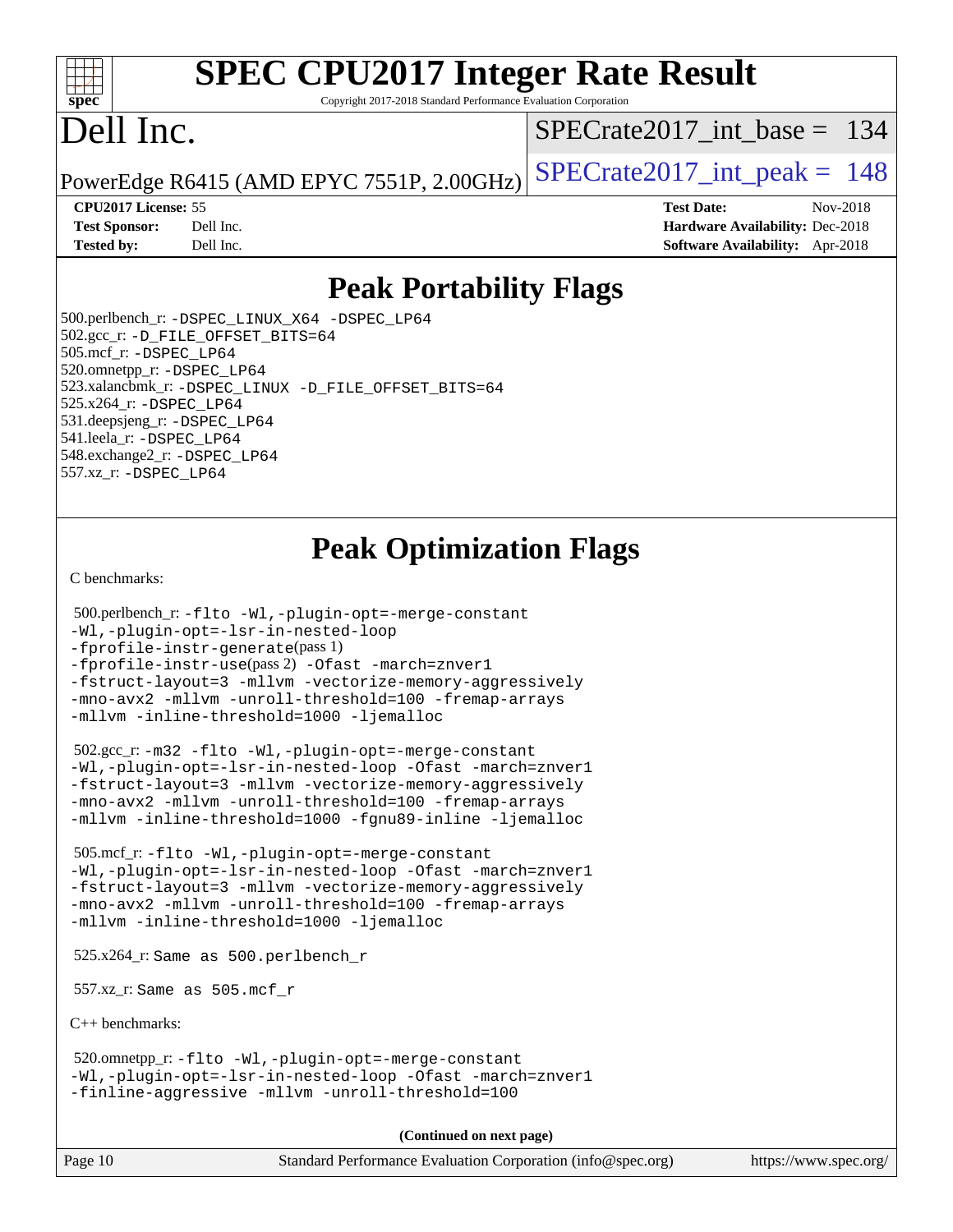| <b>SPEC CPU2017 Integer Rate Result</b><br>Copyright 2017-2018 Standard Performance Evaluation Corporation<br>spec <sup>®</sup>                                                                                                                                                                                                                                                                                                                                                                                                                                                                                                                                                                                                                      |                                                                                                            |  |  |  |  |  |
|------------------------------------------------------------------------------------------------------------------------------------------------------------------------------------------------------------------------------------------------------------------------------------------------------------------------------------------------------------------------------------------------------------------------------------------------------------------------------------------------------------------------------------------------------------------------------------------------------------------------------------------------------------------------------------------------------------------------------------------------------|------------------------------------------------------------------------------------------------------------|--|--|--|--|--|
| Dell Inc.                                                                                                                                                                                                                                                                                                                                                                                                                                                                                                                                                                                                                                                                                                                                            | $SPECrate2017$ int base = 134                                                                              |  |  |  |  |  |
| PowerEdge R6415 (AMD EPYC 7551P, 2.00GHz)                                                                                                                                                                                                                                                                                                                                                                                                                                                                                                                                                                                                                                                                                                            | $SPECrate2017\_int\_peak = 148$                                                                            |  |  |  |  |  |
| CPU2017 License: 55<br><b>Test Sponsor:</b><br>Dell Inc.<br><b>Tested by:</b><br>Dell Inc.                                                                                                                                                                                                                                                                                                                                                                                                                                                                                                                                                                                                                                                           | <b>Test Date:</b><br>Nov-2018<br>Hardware Availability: Dec-2018<br><b>Software Availability:</b> Apr-2018 |  |  |  |  |  |
| <b>Peak Optimization Flags (Continued)</b><br>520.omnetpp_r (continued):<br>-fremap-arrays -mllvm -inline-threshold=1000 -ljemalloc<br>523.xalancbmk_r: -m32 -flto -Wl,-plugin-opt=-merge-constant<br>-Wl,-plugin-opt=-lsr-in-nested-loop -Ofast -march=znver1<br>-finline-aggressive -mllvm -unroll-threshold=100<br>-fremap-arrays -mllvm -inline-threshold=1000 -ljemalloc<br>531.deepsjeng_r: Same as 520.omnetpp_r<br>541.leela_r: -flto -Wl,-plugin-opt=-merge-constant<br>-Wl,-plugin-opt=-lsr-in-nested-loop<br>-fprofile-instr-generate(pass 1)<br>-fprofile-instr-use(pass 2) -Ofast -march=znver1<br>-mllvm -unroll-count=8 -mllvm -unroll-threshold=100<br>$-lj$ emalloc<br>Fortran benchmarks:<br>-flto -Wl,-plugin-opt=-merge-constant |                                                                                                            |  |  |  |  |  |

```
-fplugin-arg-dragonegg-llvm-option=-lsr-in-nested-loop
-fplugin-arg-dragonegg-llvm-option=-enable-iv-split
```

```
-fplugin-arg-dragonegg-llvm-option=-merge-constant
-fplugin-arg-dragonegg-llvm-option=-inline-threshold:1000
```

```
-fplugin-arg-dragonegg-llvm-option=-disable-vect-cmp -ljemalloc
```

```
-lgfortran -lamdlibm
```
# **[Peak Other Flags](http://www.spec.org/auto/cpu2017/Docs/result-fields.html#PeakOtherFlags)**

[C benchmarks](http://www.spec.org/auto/cpu2017/Docs/result-fields.html#Cbenchmarks):

```
 502.gcc_r: -L/root/work/lib/jemalloc/lib32
```
[C++ benchmarks:](http://www.spec.org/auto/cpu2017/Docs/result-fields.html#CXXbenchmarks)

523.xalancbmk\_r: [-L/root/work/lib/jemalloc/lib32](http://www.spec.org/cpu2017/results/res2018q4/cpu2017-20181210-10166.flags.html#user_peakEXTRA_LIBS523_xalancbmk_r_Link_path_ed592dae44e5c1ab08e0623a53d3c5a4c6e35be404d5d0c77aec9324965777ec819518e6bc9b505d0969c714b6f83ef377306a01beedec47148c3dcded825687)

The flags files that were used to format this result can be browsed at <http://www.spec.org/cpu2017/flags/aocc100-flags-revC-I.2018-11-13.html> <http://www.spec.org/cpu2017/flags/gcc.2018-02-16.html>